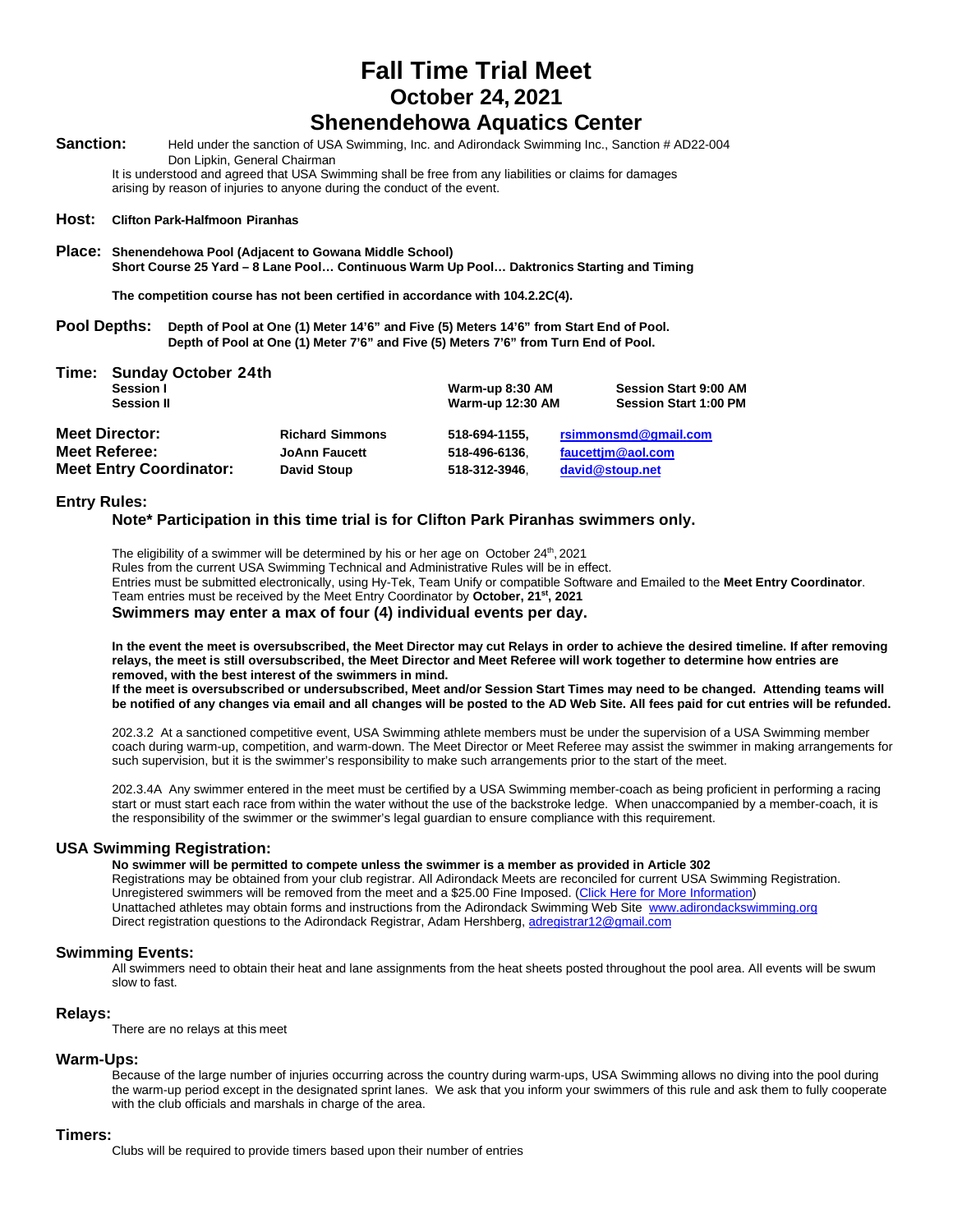#### **Deck Entries:**

Adirondack Swimming has agreed to allow Deck Entries at AD Meets under the following conditions;

1. Deck Entries are NOT Allowed during Championship Meets

2. Athlete must be USA-S Registered and show Proof of Registration (those already in meet have been confirmed as registered). Acceptable forms of Proof of Registration are: USA-Swimming ID or USA-Swimming Club Portal Team Listing or Deck Pass.

#### **If athlete cannot prove USA-S Registration, Adirondack accepts Deck Registration***,* **to UN-AD (unattached) at an LSC fee of \$60.00 plus the current USA Swimming Registration fee.**

#### **DECK REGISTRATIONS WILL NOT BE MADE WITH ANY TEAM ASSOCIATION, PLEASE DO NOT ASK.** 3. Coach makes the request for the entry.

- 4. All Deck Entries will be allowed at the discretion of a combined decision of the Meet Director and the Meet Referee.
- 5. Deck Entries are Subject to a \$1.00 Surcharge, Per Entry, which applies to All Entries, Individual or Relays.

#### **Meet Policy:**

Use of Audio or Visual Recording Devices, Including a Cell Phone, is not permitted behind the starting blocks, including any spectator area behind the starting blocks, in changing areas, rest rooms or locker rooms.

Changing into or out of swimsuits other than locker rooms or other designated areas is prohibited.

Operation of a drone, or any other flying apparatus, is prohibited over the venue (pools, athlete/coach areas, spectator areas and open ceiling locker rooms) any time athletes, coaches, officials and/or spectators are present.

No one will be allowed on the deck except USA-S Registered Officials and USA-S Registered Coaches with Current Certifications, USA-S Registered Swimmers and Meet Marshalls and Timers on Shift.

All Officials and Coaches are Required to display USA Swimming Credentials (USA Swimming Membership Card) while on deck. If, at an AD Sanctioned Meet, an individual is found on deck, acting in any coaching capacity and is determined to be out of compliance with USA Swimming requirements for coaches, that individual will be removed from the deck and the represented club will be fined \$250. Any swimmer found in an unauthorized area will be asked to immediately leave the premises. No exceptions. Each team is responsible for supervising its members.

All applicable adults participating in or associated with this meet acknowledge that they are subject to the provisions of the USA Swimming Minor Athlete Abuse Prevention Policy ("MAAPP"), and that they understand that compliance with the MAAPP policy is a condition of participation in the conduct of this competition.

An inherent risk of exposure to COVID-19 exists in any public place where people are present. COVID-19 is an extremely contagious disease that can lead to severe illness and death. According to the Centers for Disease Control and Prevention, senior citizens and individuals with underlying medical conditions are especially vulnerable.

USA Swimming, Inc., cannot prevent you (or your child(ren)) from becoming exposed to, contracting, or spreading COVID-19 while participating in USA Swimming sanctioned events. It is not possible to prevent against the presence of the disease. Therefore, if you choose to participate in a USA Swimming sanctioned event, you may be exposing yourself to and/or increasing your risk of contracting or spreading COVID-19.

BY ATTENDING OR PARTICIPATING IN THIS COMPETITION, YOU VOLUNTARILY ASSUME ALL RISKS ASSOCIATED WITH EXPOSURE TO COVID-19 AND FOREVER RELEASE AND HOLD HARMLESS USA SWIMMING AND [THE LSC] AND EACH OF THEIR OFFICERS, DIRECTORS, AGENTS, EMPLOYEES OR OTHER REPRESENTATIVES FROM ANY LIABILITY OR CLAIMS INCLUDING FOR PERSONAL INJURIES, DEATH, DISEASE OR PROPERTY LOSSES, OR ANY OTHER LOSS, INCLUDING BUT NOT LIMITED TO CLAIMS OF NEGLIGENCE AND GIVE UP ANY CLAIMS YOU MAY HAVE TO SEEK DAMAGES, WHETHER KNOWN OR UNKNOWN, FORESEEN OR UNFORESEEN, IN CONNECTION THEREWITH.

#### **This statement (Covid-19) shall also be included in heat sheets.**

#### **Services:**

A concession stand will be available throughout the meet. No food is to be consumed on the pool deck. A hospitality room will be available for officials and coaches only in the office behind the pool deck. Host team will be selling meet t-shirts, sweatshirts and miscellaneous swimmingsupplies. Smoking is not permitted in the building. No glass containers allowed in the pool area.

#### **Disabled Athletes:**

Adirondack Swimming welcomes athletes with disabilities. Athletes with disabilities are required to contact the Meet Director at least 2 weeks in advance of the meet so that provisions can be made for any special accommodations.

#### **Entry Fees:**

An entry summary sheet is included to compute your team entry fees. The entry fees are \$4.50 per individual event, which includes the \$.50 AD travel fund surcharge, and a \$2.00 per swimmer surcharge.

#### **ALL MANUAL ENTRIES, INCLUDING DECK ENTRIES (NON-ELECTRONIC) ARE SUBJECT TO A SURCHARGE OF \$1.00 PER ENTRY, WHICH APPLIES TO INDIVIDUAL OR RELAY ENTRIES.**

Make your entry check payable **to "CPHM Piranhas"** and mail your check and entry summary sheet to the **Meet Entry Coordinator**. CP-HM Piranhas, P.O. Box 106, Clifton Park, NY. 12065 *Entries will be entered to the meet upon receipt of your check.*

#### **Photographers:**

Only Professional Photographers or Videographers hired by the host team or Press Photographers, who have been approved in advance by the meet director, will be allowed on deck. A Photographer Registration form must be completed and submitted to the meet director for approval, prior to the meet. Forms are available on the Adirondack Swimming website as well as from the Meet Director. Click here for a direct link to the registration form.

Swimmer's families, taking photos of their children from the spectator area, are not subject to this policy.

*Parents and Professionals, please refer to the "Meet Policy" above for general restrictions pertaining to all photography at Sanctioned meets*.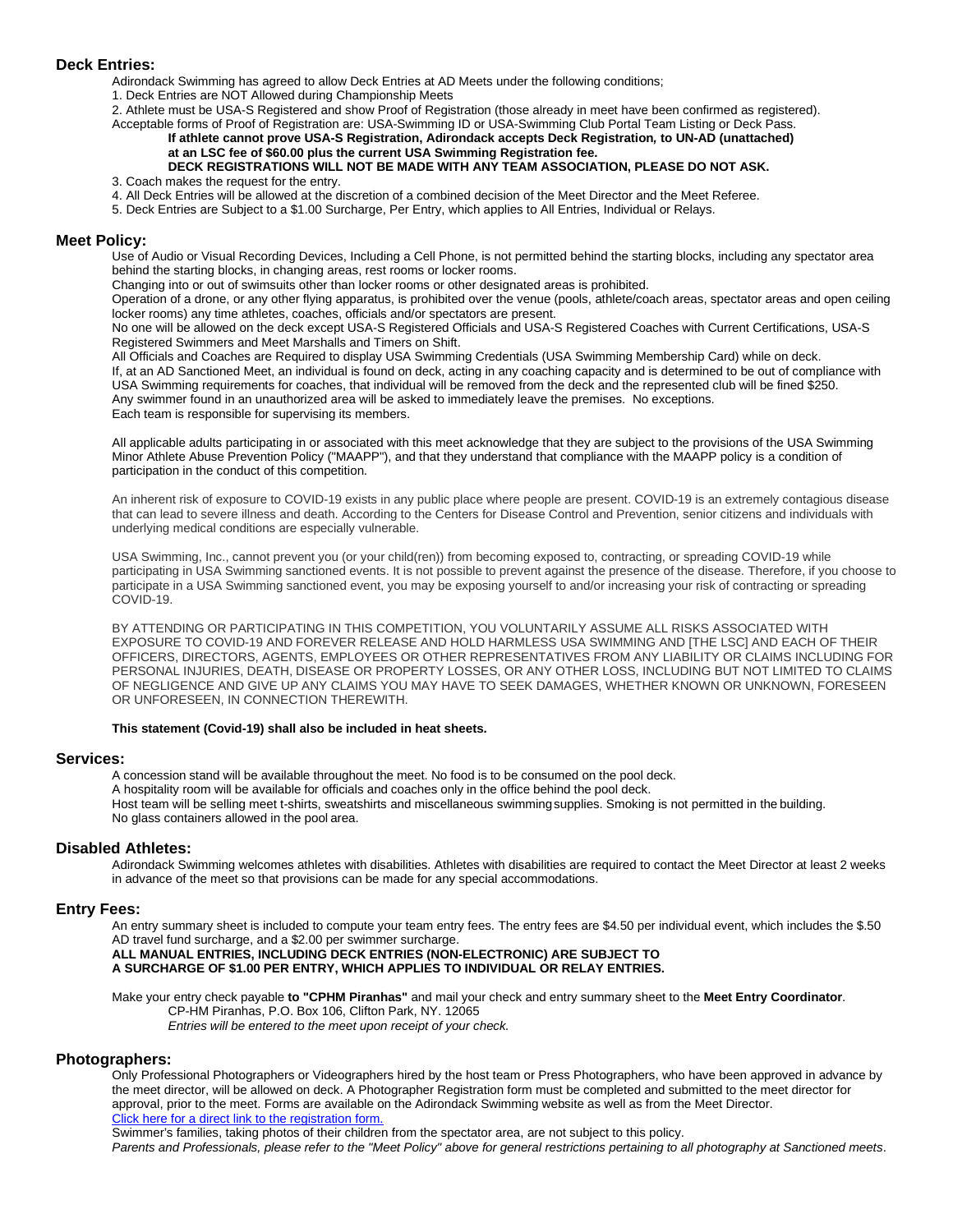#### **Officials:**

There will be an official's meeting conducted promptly 30 minutes before each session. Attendance is MANDATORY to work the meet. Please sign up in official's room before the start of officials meeting.

**Hotel Accommodations:** Courtyard by Marriott Clifton Park - 518-579-6100

**If you have any questions, please contact the Meet Director or Meet Referee**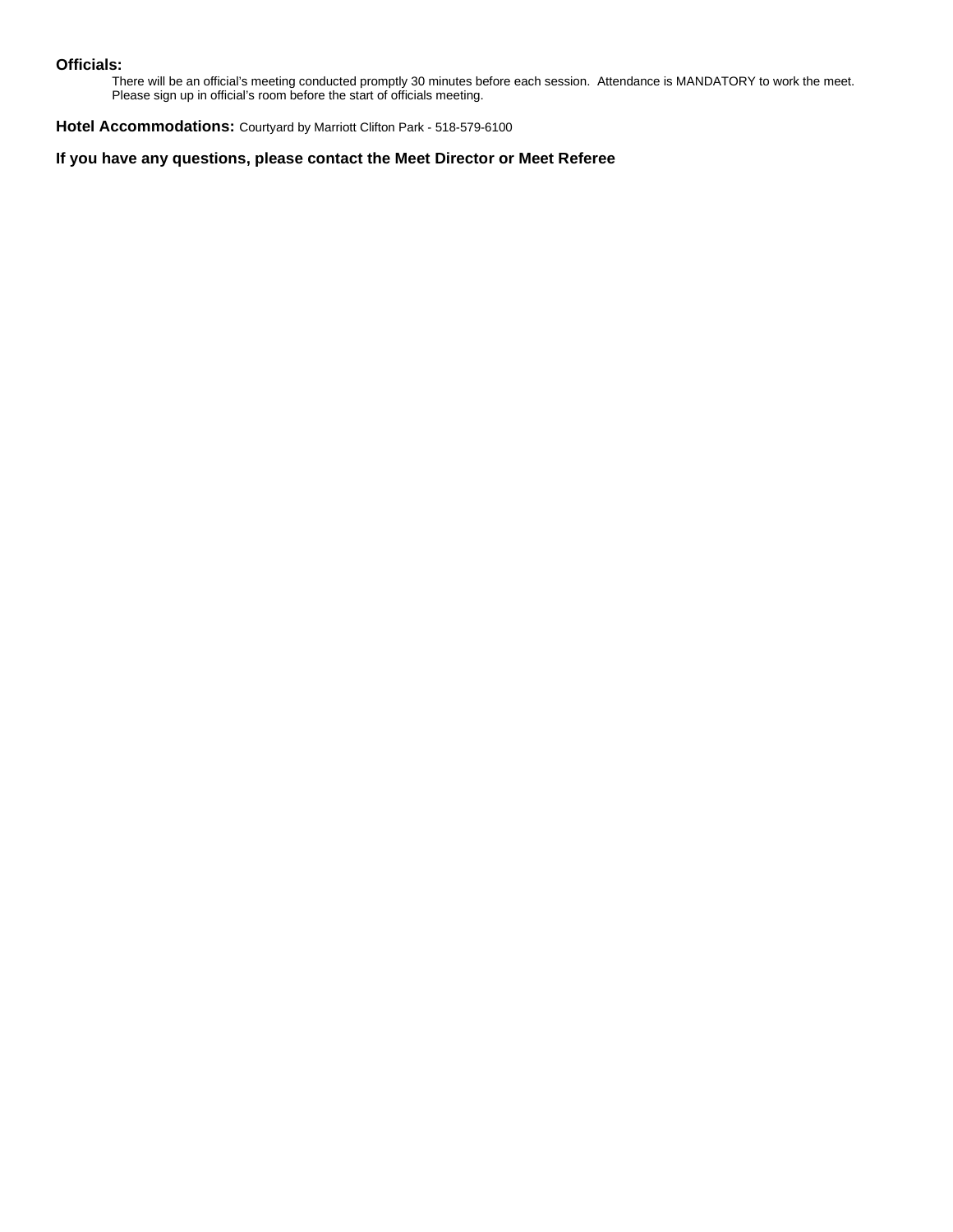## **Fall Time Trial Meet Sunday October 24th, 2021 Shenendehowa Aquatic Center**

## **SESSION 1 WARM-UPS 8:30AM … SESSION BEGINS 9:00AM**

| <b>MIXED</b><br><b>EVENTS</b> | <b>AGE GROUP</b> | <b>EVENT</b><br><b>DESCRIPTION</b> |
|-------------------------------|------------------|------------------------------------|
|                               |                  |                                    |
| 1                             | 10 & U           | 200 Freestyle                      |
| 2                             | 10 & U           | 100 Freestyle                      |
| 3                             | 8 & U            | 25 Freestyle                       |
| 4                             | 10 & U           | 50 Butterfly                       |
| 5                             | 8 & U            | 25 Butterfly                       |
| 6                             | 10 & U           | 50 Backstroke                      |
| 7                             | 8 & U            | 25 Backstroke                      |
| 8                             | 10 & U           | 50 Breaststroke                    |
| 9                             | 8 & U            | 25 Breaststroke                    |
| 10                            | 10 & U           | 50 Freestyle                       |
| 11                            | 8 & U            | 50 Freestyle                       |
| 12                            | 10 & U           | 100 Individual Medley              |
| 13                            | 10 & U           | 200 Individual Medley              |

### **SESSION 2 WARM-UPS 12:30AM … SESSION BEGINS 1:00PM**

| MIXED         | <b>AGE GROUP</b> | <b>EVENT</b>          |
|---------------|------------------|-----------------------|
| <b>EVENTS</b> |                  | <b>DESCRIPTION</b>    |
|               |                  |                       |
| 14            | $11 - 12$        | 100 Freestyle         |
| 15            | $13 - 14$        | 200 Freestyle         |
| 16            | Open             | 200 Freestyle         |
| 17            | $11 - 12$        | 50 Butterfly          |
| 18            | 13-14            | 100 Butterfly         |
| 19            | Open             | 100 Butterfly         |
| 20            | $11 - 12$        | 50 Backstroke         |
| 21            | $13 - 14$        | 100 Backstroke        |
| 22            | Open             | 100 Backstroke        |
| 23            | $11 - 12$        | 50 Breaststroke       |
| 34            | $13 - 14$        | 100 Breaststroke      |
| 35            | Open             | 100 Breaststroke      |
| 36            | $11 - 12$        | 50 Freestyle          |
| 27            | $13 - 14$        | 100 Freestyle         |
| 28            | Open             | 100 Freestyle         |
| 29            | $11 - 12$        | 100 Individual Medley |
| 30            | $13 - 14$        | 200 Individual Medley |
| 31            | Open             | 200 Individual Medley |

**Each Swimmer May Swim a Maximum of 4 Events Per Day \$4.50 Per Individual Event Per Athlete for ALL Athletes \$2.00 Per Athlete Surcharge For Manual Entries, Add \$1.00 Per Entry**